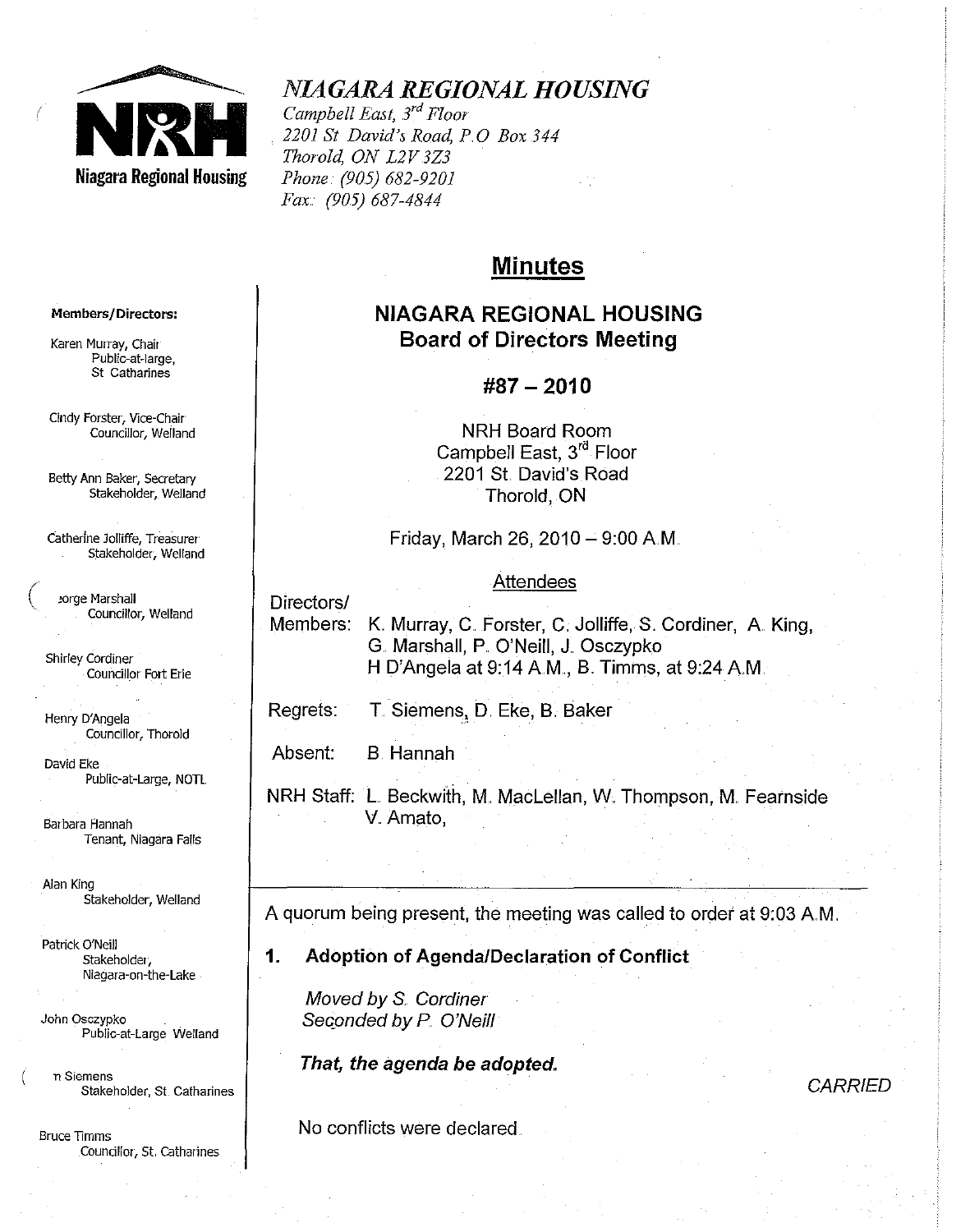#### 2" Approval of January 18, 2010 Minutes

Moved by *J.* Osczypko Seconded by C. Forster

That, the amended minutes of the January 18, 2010 meeting be adopted.

# 2.1 . Business Arising

**CARRIED** 

There was no business arising.

3  $. **Closed Session - 9:04** A M.$ 

L. Beckwith, M. Fearnside and V. Amato were the only staff present.

Moved by S. Cordiner Seconded by P. O'Neill

That the meeting move into closed session to consider information of a confidential nature relating to.:

- 1. Proposed or pending acquisition of land by the municipality or local board regarding a Housing Provider
- 2. Labour Relations or Employee Negotiations regarding Proposed Org Chart
- 3. Labour Relations Of Employee Negotiations regarding Employee Contract

**CARRIED** 

3.1. Project in Difficulty - Verbal Update to January 2010 Report **IC** 10-86-3.1.

Staff was directed to consult Legal and Public Health.

Action by: M. Fearnside

H. O'Angela joined the meeting at 9:14 AM..

M. Fearnside left the meeting.

#### 3.2. Organizational Chart - **IC** 10-87-3.2.

B. Timms joined the meeting at 9:24 AM.

Within the context of benchmarking NRH performance, staff was directed to provide a report comparing NRH with other Service Managers and OMBI measures.

Adjust Interim Org Chart to show truer picture of management structure Action by: L. Beckwith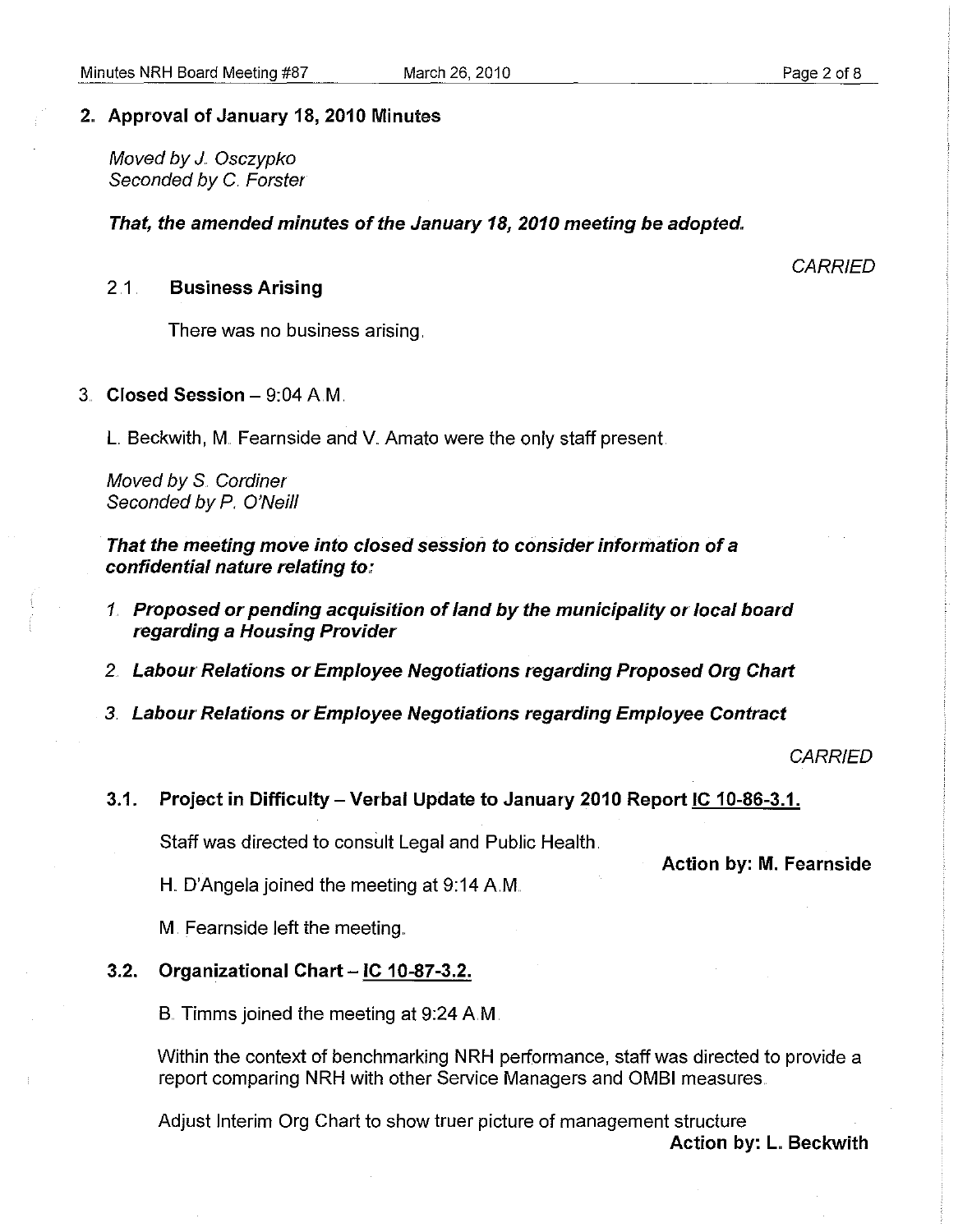### 3.3. **Employee Contract**

L. Beckwith and V. Amato left the meeting for this discussion at 10:03 AM.

Moved by A. King Seconded by C. Jolliffe

#### **That the employment contract be approved as amended.**

L. Beckwith and V. Amato returned to the meeting at 10:17 AM.

Moved by B.. Timms Seconded by C. Jolliffe

**That the Board rise with report.** 

**CARRIED** 

### 3.4.. **Personal Matter - Tenant**

Moved by B.. Timms Seconded by J. Osczypko

# **That the meeting move into Closed Session to consider information of a confidential nature relating to personal matters about an identifiable individual**

**CARRIED** 

1020AM. Moved by S. Cordiner Seconded by C. Forster

#### **That the Board without rise report.**

**CARRIED** 

All agreed on a brief recess while staff joined the meeting. 10:30 A.M.- The meeting resumed with M. Fearnside and W. Thompson present.

4 .. **New Business** - all reports dated Feb. 26, 2010 were considered ..

**4.1. 4th Quarter Operational Reports October 1 - December 31,2009 - Report 10-87-4.1.** 

Moved by C. Forster Seconded by J. Osczypko

**That the NRH Board of Directors approve the Operational Reports and Report on Variances as at December 31, 2009 ..** 

**CARRIED**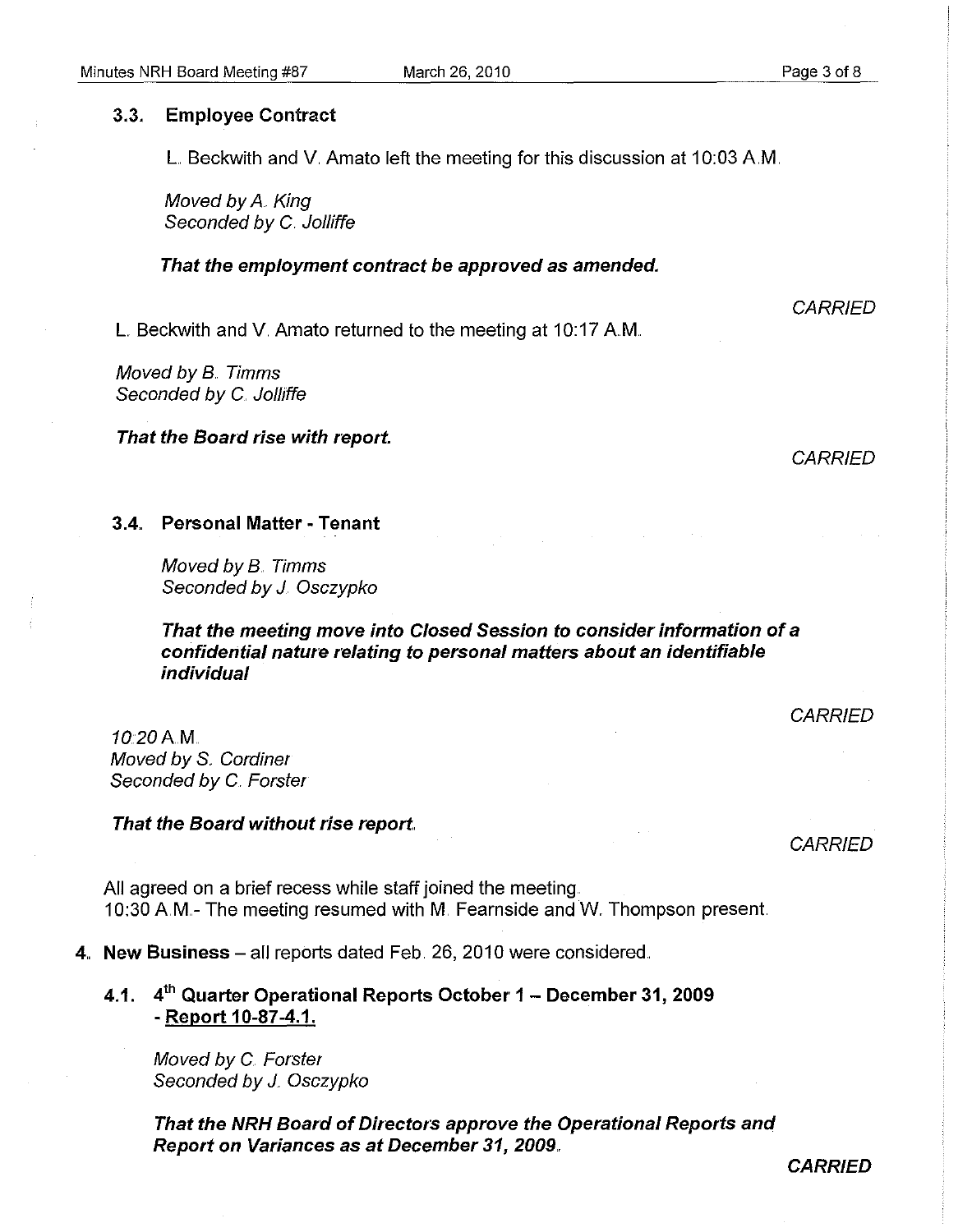# 4.2. Proposed 2010-2012 Business Plan - Report 10-87-4.2.

Staff reviewed the proposed priorities with Directors asking if there were anything missing or items on which they would like staff to focus, in addition to those already noted on pages 2, 3 and 4 of the report. The proposed priorities are consistent with Niagara Region's Strategic Plan Objective B - Community and Social Well Being.

Staff was directed to add the Continuous Improvement Strategy under Direction 3 - Strong partnerships with stakeholders.

Moved by S. Cordiner Seconded by P. O'Neill

That Niagara Regional Housing Board of Directors approve the priorities in report 10-87-4.2. for the  $2010 - 2012$  Business Plan, as amended.

**CARRIED** 

#### 4.3. Continuous Improvement Focus Group and Survey Results - Report 10-87-4.3.

Staff advised that stakeholder interest was high and feedback was very positive. Focus group participants represented all key stakeholders from across the Niagara region, including housing providers, developers, community agencies and social service providers. NRH Staff and Board Directors did not attend in order to ensure uninhibited discussion.

Staff to change revised Vision Statement from:

"The Niagara community will provide affordable, accessible and quality housing for all residents."

#### to

"The Niagara community provides affordable, accessible and quality housing for residents'"

Communication Strategy is to be discussed at the April Board meeting.

Regional Council Directors will be given information for the next Business Planning Session in order to encourage affordable housing as an agenda item at Niagara Week in May

Staff was directed to forward key points and stats to the press at appropriate time ..

Action by: W. Thompson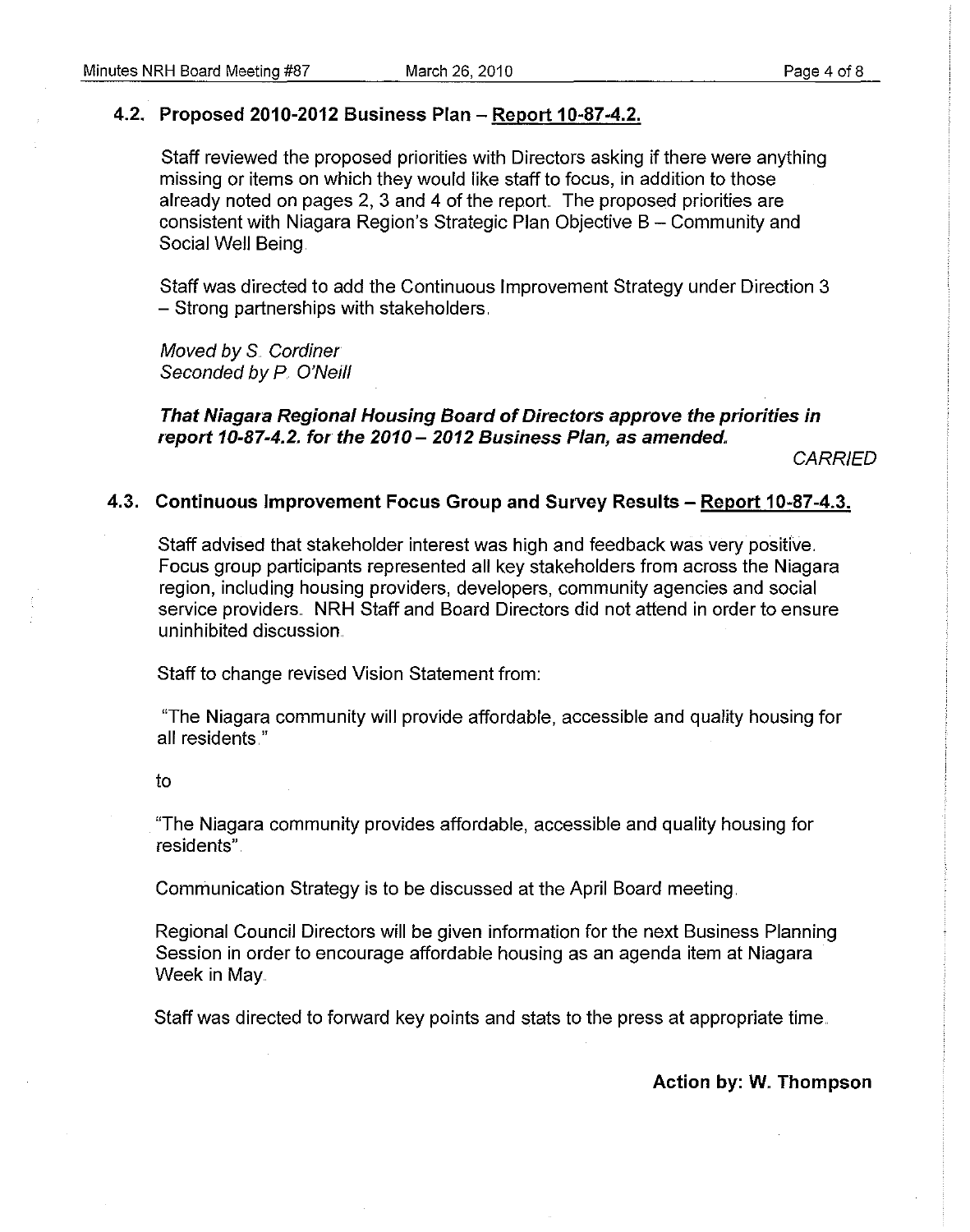Moved by P. O'Niell Seconded by C. Forster

- 1. That, Niagara Regional Housing Board of Directors approves the final Continuous Improvement Strategy report from Quorum Communications for staff consideration and implementation of report recommendations; and,
- 2.. That, the Situation Analysis, excluding the Housing Vision and Mission review (pgs. 2· 2) and Stakeholder Research Summary (pgs. 6·10) be forwarded to focus group participants and placed on the NRH website for public review; and,
- 3. That, the selected vision statement, mission statement and two taglines replace those currently in use.

**CARRIED** 

#### 4.4. Enterprise Risk Management Framework - Update (verbal)

Staff advised that the consultant has led meetings with staff to develop the risk registry.. Waiting for consultant's summary to start next steps in completing the risk registry and developing mitigating strategies.

#### 4.5. Preliminary 2009 Year End Results - Report 10-87-4.5.

Earlier this month Directors unanimously approved applying approximately \$700,000 of the estimated 2009 year-end surplus to the expansion of the Rent Supplement program and continuation of the Housing Allowance Program.. G. Lockyer, Treasurer, Niagara Region was advised of this decision by email.

Moved by H. D'Angela Seconded by G. Marshall

That Niagara Regional Housing Board of Directors approves a letter be forwarded to Chair Partington regarding disposition of the NRH 2009 yearend surplus.

**CARRIED** 

In the letter, staff was directed to:

- explaining how the surplus came about to support the fact that it is not the result of incorrect budgeting
- include stats on how many applicant households from the waiting would be housed.

Action by: L. Beckwith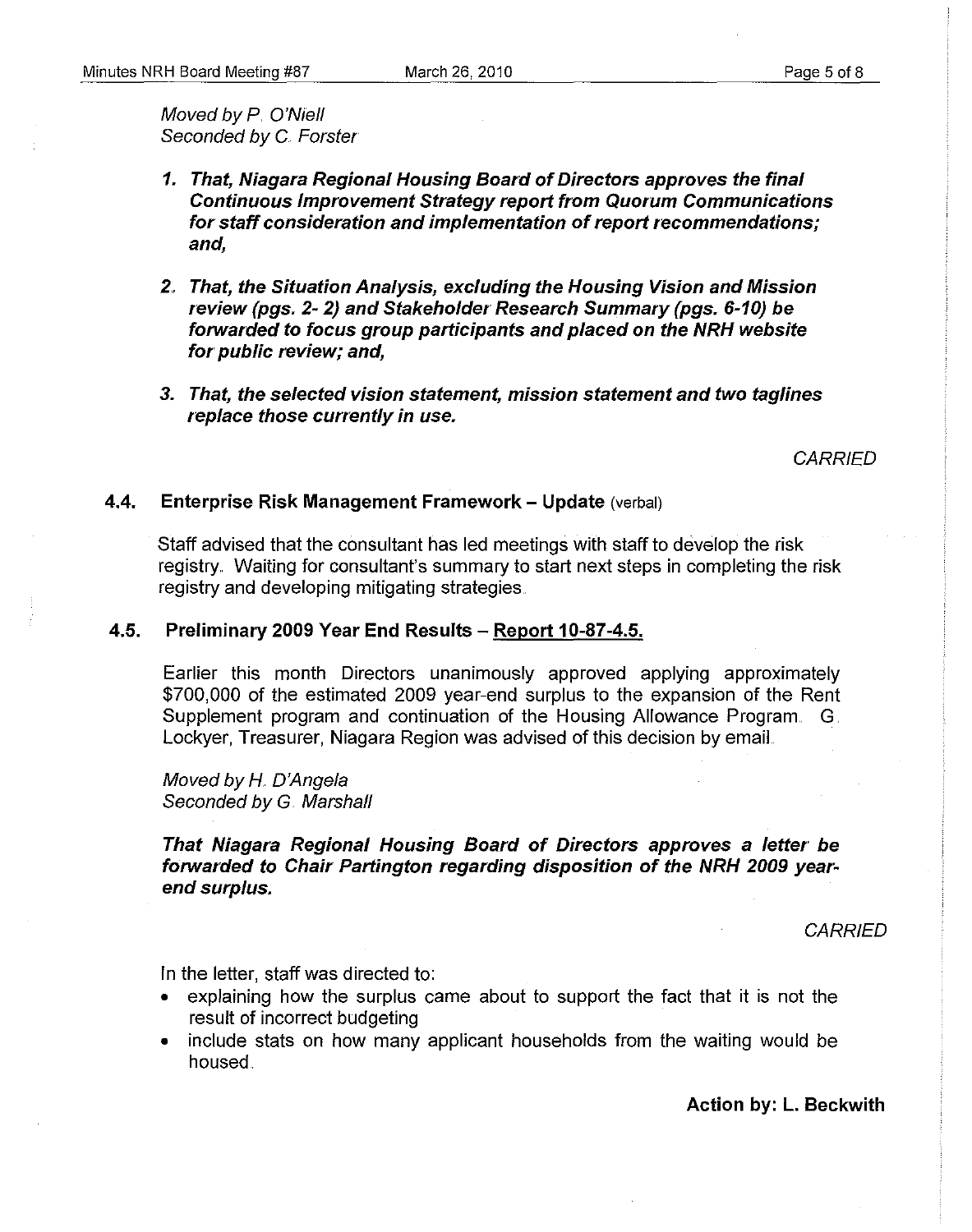# 4.6" OMBI supplementary Report Total Households by Municipality Report 10-87-4.6.

This report provides additional information to report 10-86-4.6, entitled Ontario Municipal Benchmarking Initiative (OMSI) Results for 2008, dated January 18, 2010. Directors requested stats on number of households on waiting lists for Niagara and other municipalities ..

Staff was directed to incorporate information in a future report and forward to Council.

### Action by: L. Beckwith

# 4.7. Board Appointment Process - Report 10-87-4.7.

A revised Appendix A was distributed. Directors reviewed each step of the process. Suggested steps 2, 7 and 10 do not follow the Board recommendations made at the January 30, 2009 meeting. However, the new process allows for fair representation ..

Moved by A. King Seconded by S. Cordiner

That the Niagara Regional Housing Board of Directors approves the Board Appointment process as stated in the Revised Appendix A of report 10-87-4..7 with the exception of step 2 regarding the Nominations Committee; and,

That either Option 1 or 2 be inserted in step 2 as follows.:

Option 1 - Regional Clerk is a non-voting member of the committee Option 2 - The NRH Chair is the Chair of the Nominations Committee. In the event of a tie, the Chair has a 2<sup>nd</sup> vote.

**CARRIED** 

#### 4.8. Treatment of Honorarium for Rent Calculation Purposes - Report 10-87-4.8.

Moved by C. Jolliffe Seconded by A. King

That, Niagara Regional Housing Board of Directors approves the exemption of the honorarium payment from the calculation of rent for the Tenant Director position..

**CARRIED** 

#### 5. General Manager's Report

Nothing further to report.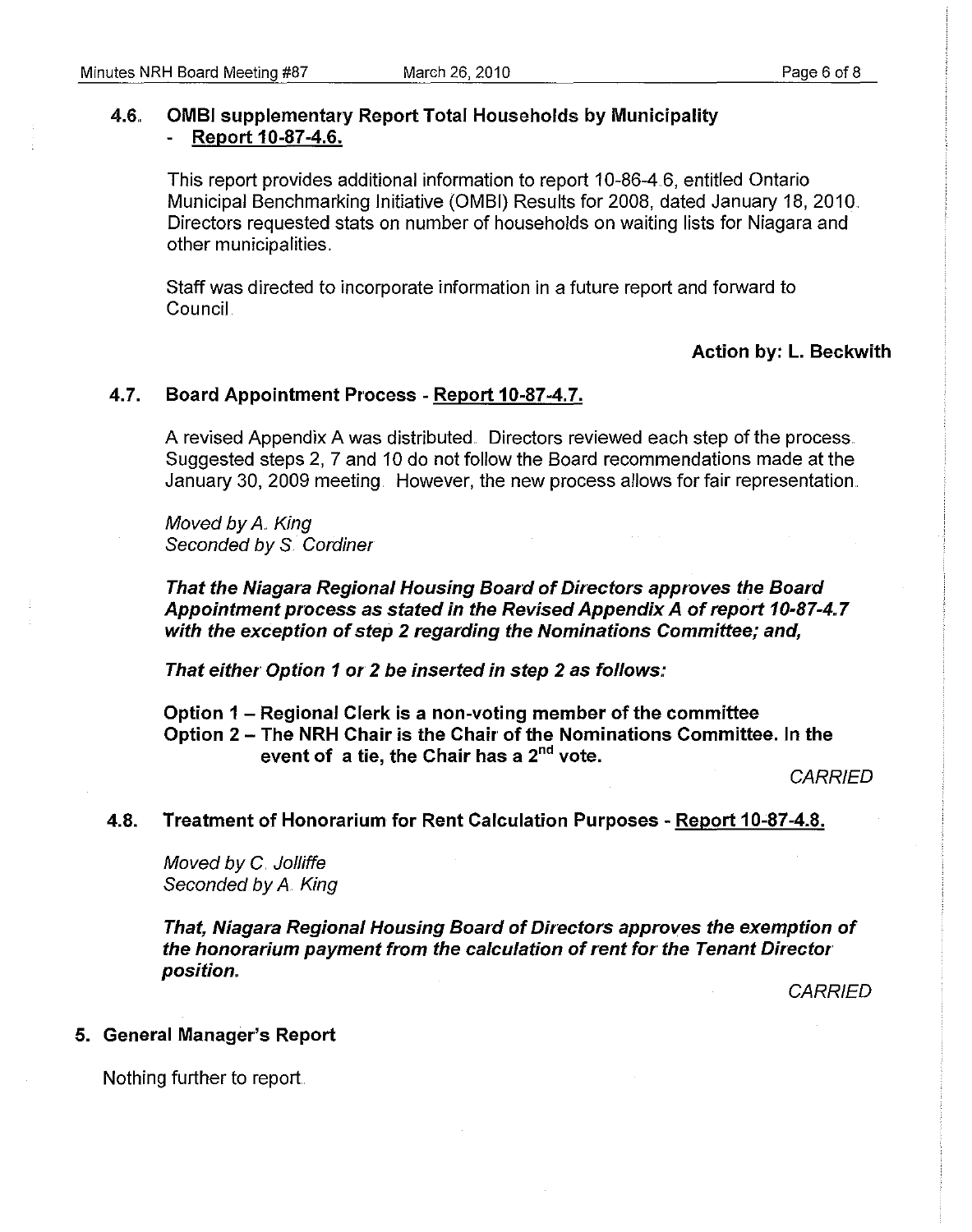# **6. Chair's Report**

The Chair announced that T. Siemens, due to an excessive workload, will be vacating his seat on **NRH** Board following the April 2010 meeting.

# **7. Committee Reports**

7.1 . Executive Committee, Karen Murray, Chair

Minutes of the November 27, 2009 meeting provided for information.

- 7.2. Governance Committee No report
- 7..3.. Investment Committee, H. D'Angela, Chair No approved minutes
- 7.4. Applicant/Tenant Appeals Committee Minutes of the Nov. 17, Dec 1, 15, 2009 & Jan. 26, 2010 appeal hearings provided for information ..
- 7..5. Tender Awards Committee, A King, T. Siemens, Chairs
- 7.6. Operating Agreement Steering Committee No minutes.
- 7.7. Tenant Advisory Group, B. Hannah Minutes of the Nov. 11, 2009 and Jan. 27, 2010 meetings provided for information.
- 7.8. Housing Provider Advisory Group, C. Jolliffe, Chair

No meeting

7.9. Community Advisory Group, B. Baker, Chair No Minutes ..

# **8. For information**

8.1. Action Items from Previous Meetings

# **Correspondence/Media**

8.2. Letter to L. Beckwith, dated January 19, 2010, from M. Trojan, CAO, Niagara Region, re: funding for Supportive Housing/Transitional Care Proposal.